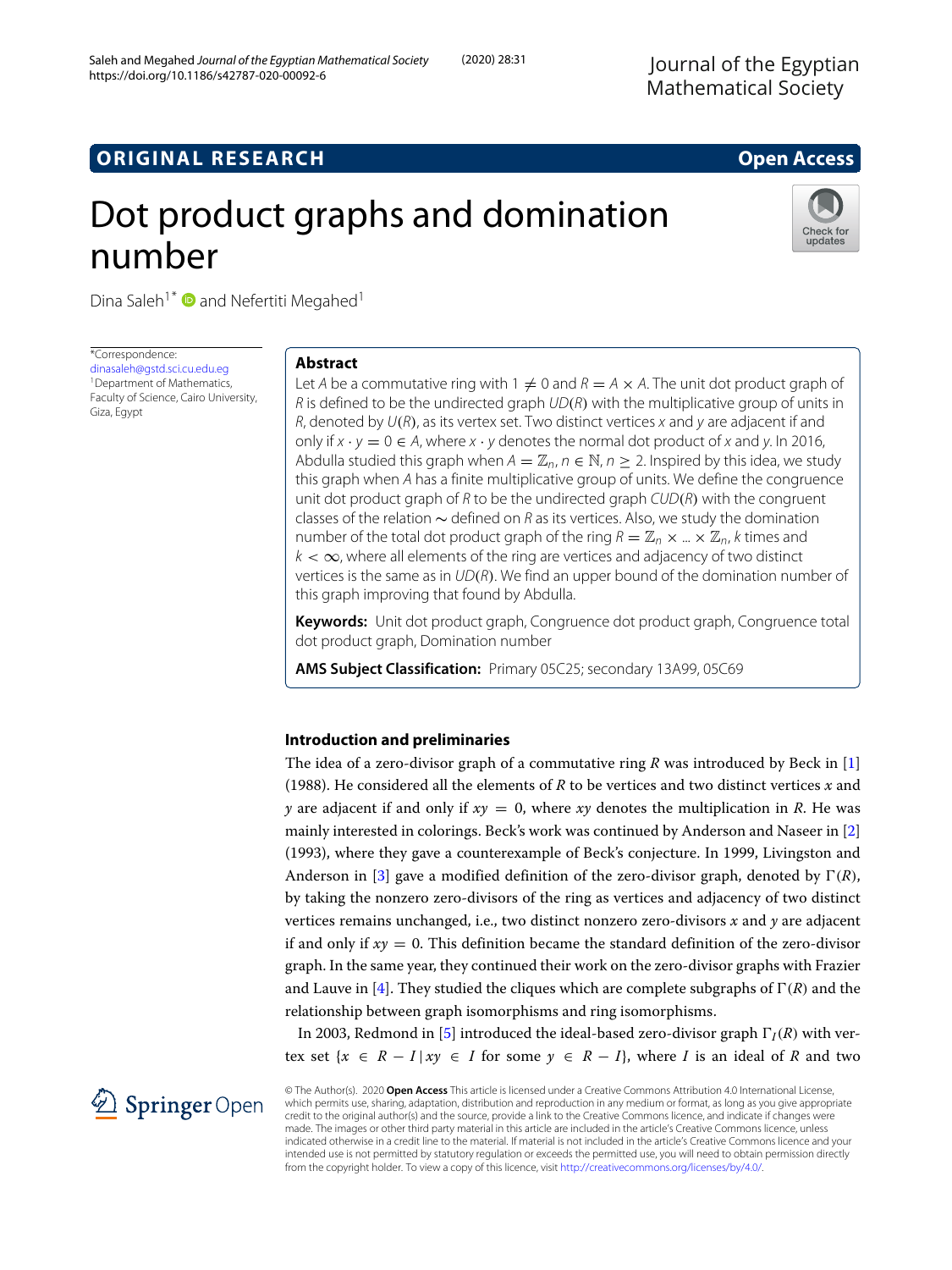distinct vertices *x* and *y* are adjacent if and only if  $xy \in I$ . This graph is considered to be a generalization of zero-divisor graphs of rings. In 2002, Mulay in [\[6\]](#page-9-5) provided the idea of the zero-divisor graph determined by equivalence classes. Later on, Spiroff and Wickham in [\[7\]](#page-9-6) denoted this graph by  $\Gamma_E(R)$  and compared it with  $\Gamma(R)$ . This graph was called the compressed graph by Anderson and LaGrange in [\[8\]](#page-9-7) (2012). In the compressed graph, the relation on *R* is given by  $r \sim s$  if and only if ann(*r*) = ann(*s*), where ann(*r*) = { $\nu \in R \mid r\nu = 0$ } is the annihilator of *r*. This relation is an equivalence relation on *R*. The vertex set of the compressed graph is the set of all equivalence classes induced by  $\sim$  except the classes  $\lceil 0 \rceil_{\sim}$  and  $\lceil 1 \rceil_{\sim}$ . The equivalence class of *r* is  $\lceil r \rceil_{\sim} = \{a \in \mathbb{R} \mid r \sim a\}$ and two distinct vertices [*r*]<sup>∼</sup> and [*s*]<sup>∼</sup> are adjacent if and only if *rs* <sup>=</sup> 0. There have been other ways to associate a graph to a ring *R*. For surveys on the topic of zero-divisor graphs, see [\[9,](#page-9-8) [10\]](#page-9-9).

In 2015, Badawi introduced in [\[11\]](#page-9-10) the dot product graph associated with a commutative ring *R*. In 2016, his student Abdulla in his master thesis [\[12\]](#page-9-11) introduced the unit dot product graph and the equivalence dot product graph on a commutative ring with  $1\neq 0.$ We are interested here primarily in these graphs.

In 2016, Anderson and Lewis introduced the congruence-based zero-divisor graph in [\[13\]](#page-9-12), which is a generalization of the zero-divisor graphs mentioned above. The vertices of this graph are the congruence classes of the nonzero zero-divisors of *R* induced by a congruence relation defined on the ring *R*. Two distinct vertices are adjacent if and only if their product is zero. The concept of congruence relation is used in this paper.

In 2017, Chebolu and Lockridge in [\[14\]](#page-10-0) found all cardinal numbers occurring as the cardinality of the group of all units in a commutative ring with  $1\neq 0.$  This is very helpful to us as we want to graph the units of a ring *R*.

In the second section, we generalize a result of [\[12\]](#page-9-11) concerning the unit dot product graph of a commutative ring *R*, where  $R = \mathbb{Z}_n \times \mathbb{Z}_n$ , replacing  $\mathbb{Z}_n$  by a a commutative ring *A* such that *U*(*A*) is finite. In the third section, a congruence relation on the unit dot product graph is defined and some of its properties are characterized. In the last section, we discuss the domination number of some graphs.

We recall some definitions which are used in this paper. Let *G* be an undirected graph. Two vertices  $v_1$  and  $v_2$  are said to be adjacent if  $v_1$ ,  $v_2$  are connected by an edge of *G*. A finite sequence of edges from a vertex  $v_1$  of *G* to a vertex  $v_2$  of *G* is called a path of *G*. We say that *G* is connected if there is a path between any two distinct vertices and it is totally disconnected if no two vertices in *G* are adjacent. For two vertices *x* and *y* in *G*, the distance between *x* and *y*, denoted by  $d(x, y)$ , is defined to be the length of a shortest path from *x* to *y*, where  $d(x, x) = 0$  and  $d(x, y) = \infty$  if there is no such path. The diameter of *G* is diam(*G*) = sup{ $d(x, y) | x$  and y are vertices in *G*}. A cycle of length *n*,  $n \ge 3$ , in *G* is a path of the form  $x_1 - x_2 - ... - x_n - x_1$ , where  $x_i \neq x_j$  when  $i \neq j$ . The girth of *G*, denoted by  $gr(G)$ , is the length of the shortest cycle in *G* and  $gr(G) = \infty$  if *G* contains no cycle. A graph *G* is said to be complete if any two distinct vertices are adjacent and the complete graph with *n* vertices is denoted by  $K_n$ . A complete bipartite graph is a graph which may be partitioned into two disjoint nonempty vertex sets *A* and *B* such that two distinct vertices are adjacent if and only if they are in distinct vertex sets. This graph is denoted by  $K_{m,n}$ , where  $|A| = m$  and  $|B| = n$ .

Throughout the paper, R and A denote commutative rings with  $1 \neq 0$ . Its set of zero-divisors is denoted by  $Z(R)$  and  $Z(R)^* = Z(R) - \{0\}$ . As usual,  $\mathbb{Z}, \mathbb{Z}_n$  and  $GF(p^n)$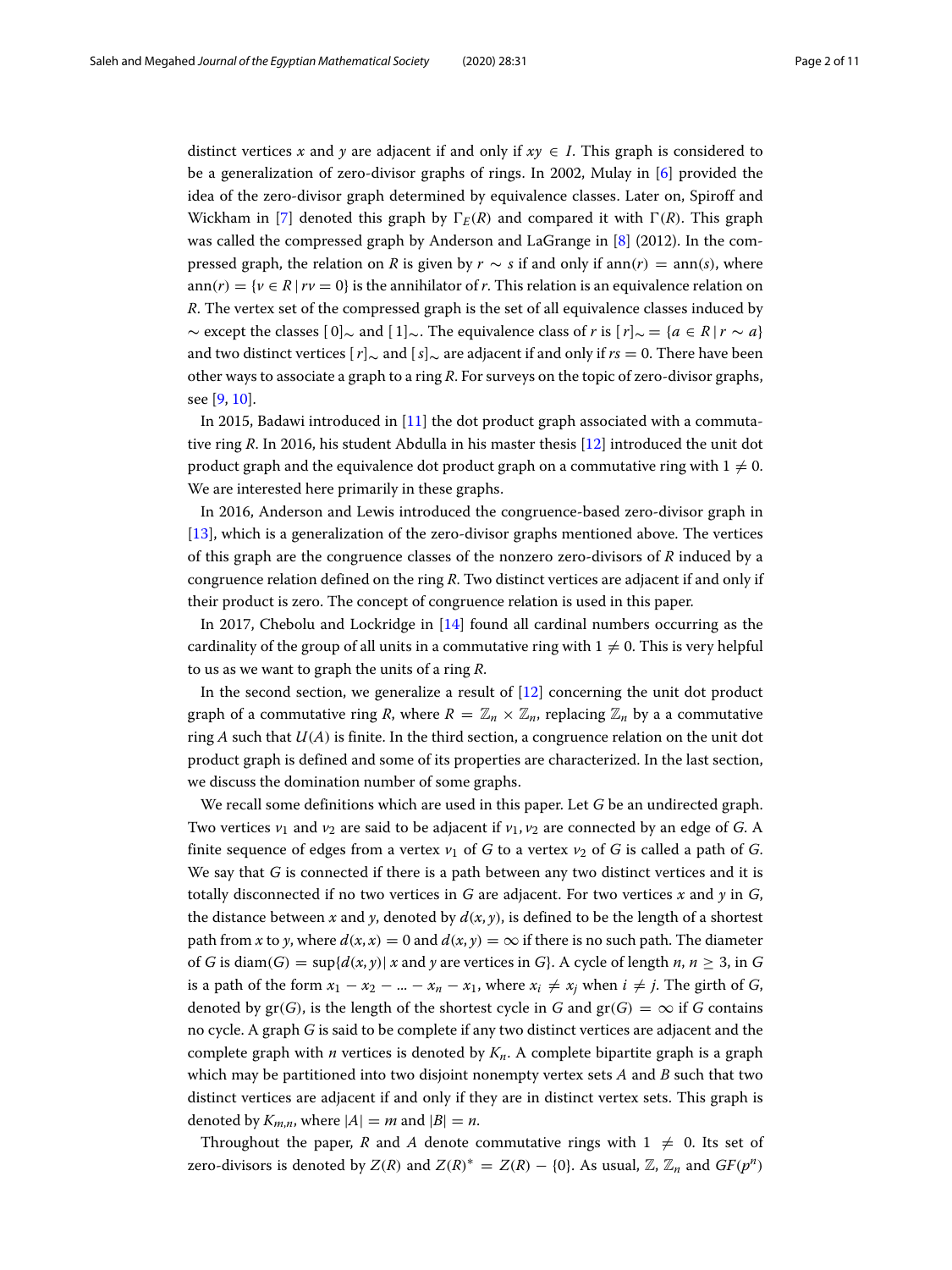denote the integers, integers modulo  $n$ , and finite field with  $p<sup>n</sup>$  elements, respectively, where *p* is a prime number and *n* is a positive integer.  $\phi(n)$  is the Euler phi function of a given positive integer *n*, which counts the positive integers up to *n* that are relatively prime to *n*.

## **Unit dot product graph of a commutative ring**

The unit dot product graph of *R* was introduced in [\[12\]](#page-9-11) , denoted by *UD*(*R*). This graph is a subgraph of the total dot product graph, denoted by *TD*(*R*), where its vertex set is all the elements of *R*. Some of its properties were characterized when  $R = A \times A$  and  $A = \mathbb{Z}_n$ . In this section, we generalize the  $UD(R)$ , as A will be a commutative ring with  $1 \neq 0$ , whose multiplicative group of units is finite.

In the proof of Theorems [2](#page-2-0) and [3,](#page-3-0) we use the order of the multiplicative group of units  $U(R)$  of  $R$ . In this context, the following theorem is helpful.

**Theorem 1** *(Th. 8, [\[14\]](#page-10-0))* Let  $\lambda$  *be a cardinal number. There exists a commutative ring R with*  $|U(R)| = \lambda$  *if and only if*  $\lambda$  *is equal to* 

- 1. An odd number of the form  $\prod_{i=1}^{t} (2^{n_i} 1)$  for some positive integers  $n_1, ..., n_t$
- 2. An even number
- 3. An infinite cardinal number

We are interested only in commutative rings  $R = A \times A$ , where A is a commutative ring with  $1 \neq 0$  and  $U(A)$  has a finite order. For instance, from [\[14\]](#page-10-0), rings in the form  $R_{2m} = \frac{\mathbb{Z}[x]}{(x^2, mx)}$  are examples of such a ring. Here,  $U(A)$  has an even order equal to 2 m, where  $m \in \mathbb{N}$ . The units in these rings are in the form  $1 + bx$  and  $-1 + bx$ ,  $0 \leq b \leq m-1$ . If the order of  $U(A)$  is odd, then this odd number will be in the form  $\prod_{i=1}^{t}(2^{n_i}-1)$  for some positive integers  $n_1, ..., n_t$  and the characteristic of the ring must be equal to 2.

The following two Theorems [2](#page-2-0) and [3](#page-3-0) characterize the graph of the rings  $R = R_{2m} \times R_{2m}$ and  $R = A \times A$ , respectively.

<span id="page-2-0"></span>**Theorem 2** *Let*  $R = R_{2m} \times R_{2m}$ . Then, *UD(R) is the union of m disjoint*  $K_{2m,2m}$ 's.

*Proof* Since  $|U(R_{2m})| = 2m$ , then  $UD(R)$  has exactly  $4m^2$  vertices. Let  $v_1 = u(1, a)$  and  $v_2 = v(1, b)$  in *R*, for some *u*, *v*, *a*, *b*  $\in$  *U*(*R*<sub>2*m*</sub>). From [\[14\]](#page-10-0), the units are in the form 1 + *ax* and  $-1 + ax$ , where  $0 \le a \le m - 1$ , so we have  $v_1 = u(1, 1 + ax)$  and  $v_2 = v(1, -1 + bx)$ in *R* for some *u*, *v* ∈ *U*( $R_{2m}$ ), 0 ≤ *a*, *b* ≤ *m* − 1. Hence, *v*<sub>1</sub> is adjacent to *v*<sub>2</sub> if and only if  $v_1 \cdot v_2 = uv(b-a)x = 0$  in  $R_{2m}$ . This is equivalent to  $b = a$ , since *uv* is a unit in  $R_{2m}$ . Thus, for each 0 ≤ *a* ≤ *m*−1, let *Va* = {*u*(1, 1+*ax*)| *u* ∈ *U*(*R*2*m*)} and *Wa* = {*u*(1, −1+*ax*)| *u* ∈ *U*( $R_{2m}$ )}. For different units *u* and *u'* in *U*( $R_{2m}$ ), we cannot have *u*(1, 1+*ax*) = *u'*(1, 1+*ax*) or  $u(1, -1 + ax) = u'(1, -1 + ax)$ , so  $|V_a| = |W_a| = 2m$ . If  $u(1, 1 + ax) = u'(1, -1 + ax)$ , then  $u = u'$  and  $u(1 + ax) = u'(-1 + ax)$ . So  $u(1 + ax) = u(-1 + ax)$  which implies that  $u = -u$ , a contradiction. Thus,  $V_a \cap W_a = \emptyset$ . It is clear that every two distinct vertices in  $V_a$  or in  $W_a$  are not adjacent. By construction of  $V_a$  and  $W_a$ , every vertex in *Va* is adjacent to every vertex in *W<sub>a</sub>*. Thus, the vertices in *V<sub>a</sub>* ∪ *W<sub>a</sub>* form the graph  $K_{2m,2m}$ that is a complete bipartite subgraph of *TD*(*R*). By construction, *UD*(*R*) is the union of *m* disjoint  $K_{2m,2m}$ 's.  $\Box$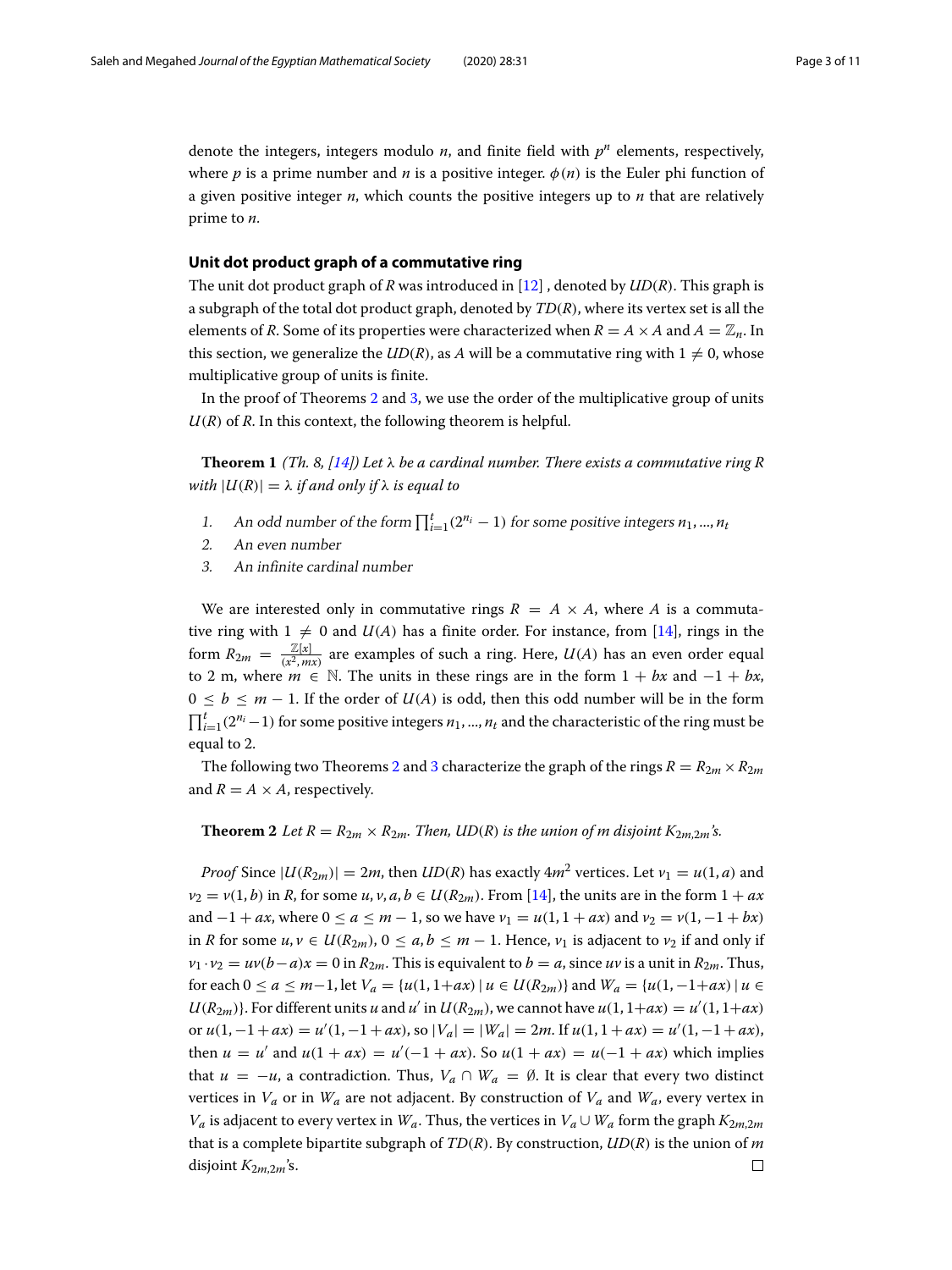<span id="page-3-2"></span>**Example 1** *When m* = 1*, we have*  $R_2 = \frac{Z[x]}{(x^2, x)}$  *which is isomorphic to* Z. The graph of  $UD(R_2 \times R_2)$  will be a complete bipartite graph of 4 vertices which are (1,1), (1,-1), (-1,1), *and (-1,-1). Thus, its diameter = 2 and girth = 4 (Fig. [1\)](#page-3-1).*

The following theorem deals with the case  $R = A \times A$ , where  $|U(A)|$  is odd. In this case, the unit −1 in *A* (from Cauchy Theorem) must have order 1. Then, Char(*A*) = 2.

<span id="page-3-0"></span>**Theorem 3** *Let*  $R = A \times A$ *. If the order of the multiplicative group*  $U(A)$  *<i>is odd, then*  $\mathcal{UD}(R)$  is the union of  $\frac{m-1}{2}$  disjoint  $K_{m,m}$ 's and one  $K_m$ .

*Proof* From [\[14\]](#page-10-0), the order of *U*(*A*) is an odd number if and only if this odd number is of the form  $\prod_{i=1}^{t} (2^{n_i} - 1)$  for some positive integers  $n_1, ..., n_t$ . Let *m* be the odd order of  $U(A)$ , so  $UD(R)$  has exactly  $m^2$  vertices. Let  $v_1 = u(1, a)$  and  $v_2 = v(1, b)$  in *R*, for some  $u, v, a, b \in U(A)$ .  $v_1$  is adjacent to  $v_2$  if and only if  $v_1 \cdot v_2 = uv + uvab = 0$ . This will occur if and only if  $1 + ab = 0$ . This is equivalent to  $a = b^{-1}$ , since uv is a unit  $\text{in } A \text{ and } \text{Char}(R) = 2. \text{ Thus, for each, } a ≠ 1 ∈ U(A), \text{ let } V_a = \{u(1, a) \mid u ∈ U(A)\}\$ and  $W_a = \{u(1, a^{-1}) \mid u \in U(A)\}$ . For different units *u* and *u'* in  $U(A)$ , we cannot have  $u(1, a) = u'(1, a^{-1})$ , so  $|V_a| = |W_a| = m$ . If  $u(1, a) = u'(1, a^{-1})$ , then  $u = u'$  and  $ua = u'a^{-1}$ . So,  $u(a - a^{-1}) = 0$ , i.e.  $a = a^{-1}$ , which implies that  $a^2 = 1$  a contradiction since  $U(A)$  has an odd order. Thus,  $V_a \cap W_a = \emptyset$ . It is clear that every two distinct vertices in  $V_a$  or in  $W_a$  are not adjacent. By construction of  $V_a$  and  $W_a$ , every vertex in  $V_a$  is adjacent to every vertex in  $W_a$ . Thus, the vertices in  $V_a \cup W_a$  form the graph  $K_{m,m}$  that is a complete bipartite subgraph of *TD*(*R*). By construction, there are exactly *<sup>m</sup>*−<sup>1</sup> <sup>2</sup> disjoint complete bipartite  $K_{m,m}$  subgraphs of TD(R). For  $a = 1$ , we have *m* vertices in the form of  $u(a, a)$ . Since Char(R) = 2, these *m* vertices form the graph  $K_m$ , that is a complete subgraph of *TD*(*R*). Hence, *UD*(*R*) is the union of  $\frac{m-1}{2}$  disjoint  $K_{m,m}$ 's and one  $K_m$ .  $\Box$ 

<span id="page-3-1"></span>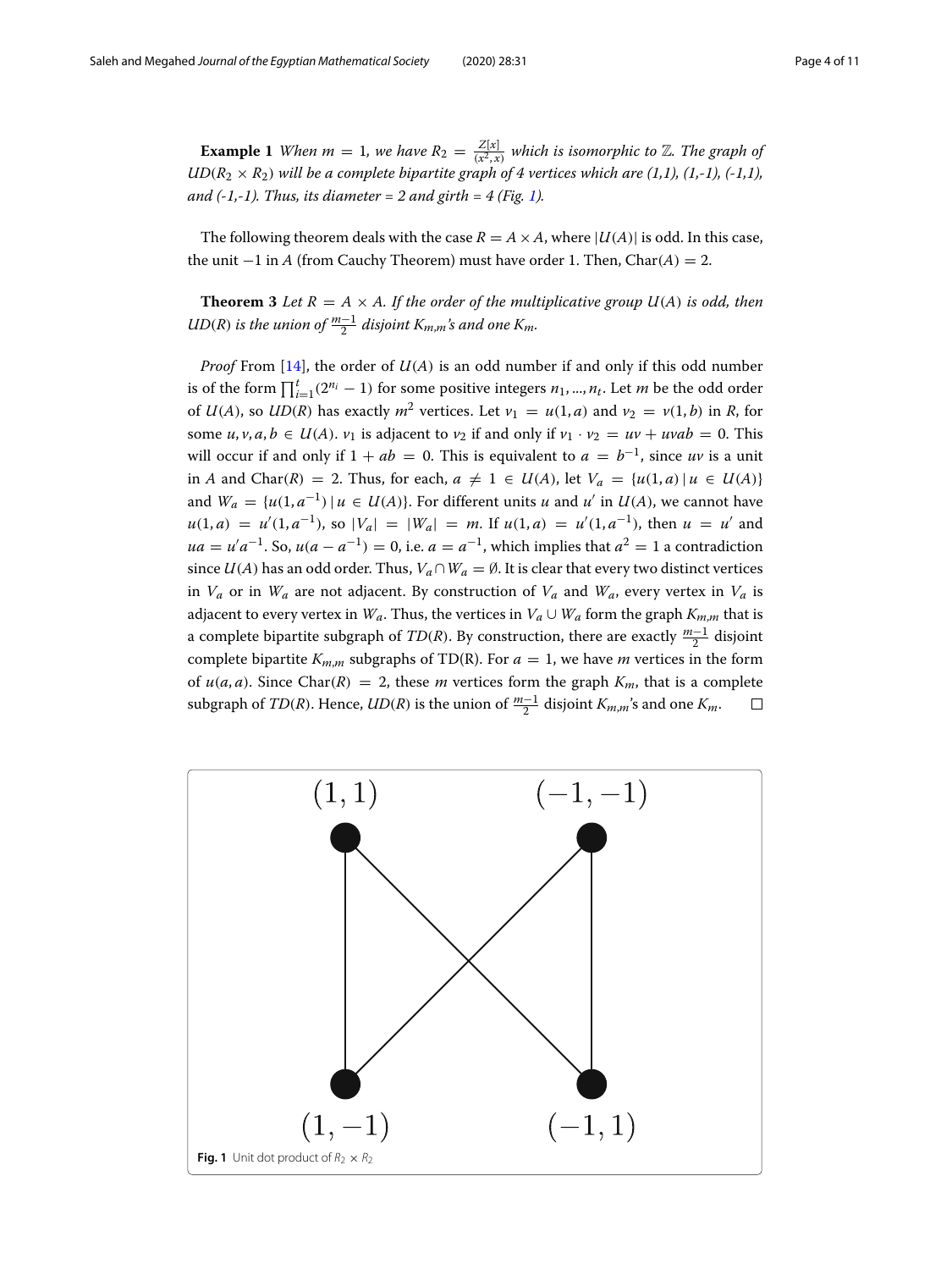#### **Congruence dot product graph of a commutative ring**

In 2016, Anderson and Lewis in [\[13\]](#page-9-12) introduced the congruence-based zero-divisor graph  $\Gamma_{\sim}(R) = \Gamma(R/\sim)$ , where  $\sim$  is a multiplicative congruence relation on *R* and showed that  $R$ /  $\sim$  is a commutative semigroup with zero. They showed that the zero-divisor graph of *R*, the compressed zero-divisor graph of *R*, and the ideal based zero-divisor graph of *R* are examples of the congruence-based zero-divisor graphs of *R*. In this paper, we are interested in the multiplicative congruence relation ∼ on *R*, which is an equivalence relation on the multiplicative monoid *R* with the additional property that if  $x, y, z, w \in R$  with *x* ∼ *y* and *z* ∼ *w*, then *xz* ∼ *yw*.

The equivalence unit dot product graph of  $U(R)$  was introduced in [\[12\]](#page-9-11), where  $R =$ *A* × *A* and *A* =  $\mathbb{Z}_n$ . The equivalence relation ∼ on *U*(*R*) was defined such that *x* ∼ *y*, where  $x, y \in U(R)$ , if  $x = (c, c)y$  for some  $(c, c) \in U(R)$ . Let  $EU(R)$  be the set of all distinct equivalence classes of  $U(R)$ . If  $X \in EU(R)$ , then  $\exists a \in U(A)$  such that  $X =$  $[(1, a)]_{\sim} = \{u(1, a) | u \in U(A)\}$ . Thus, the equivalence unit dot product graph of  $U(R)$ is the (undirected) graph  $EUD(R)$  with vertices  $EU(R)$ . Two distinct vertices *X* and *Y* are adjacent if and only if  $x \cdot y = 0 \in A$ , where  $x \cdot y$  denotes the normal dot product of x and y.

From the definition of the congruence relation, we find that the relation defined by Abdulla is not only an equivalence relation but also a congruence relation. In fact, let *x* ∼ *y* and *w* ∼ *v*. So, *x* = (*c*<sub>1</sub>, *c*<sub>1</sub>)*y* and *w* = (*c*<sub>2</sub>, *c*<sub>2</sub>)*v* for some (*c*<sub>1</sub>, *c*<sub>1</sub>),(*c*<sub>2</sub>, *c*<sub>2</sub>) ∈ *U*(*R*). Then,  $xw = (c_1, c_1)y(c_2, c_2)y = (c_1, c_1)(c_2, c_2)yv = (c, c)yv$  and hence  $xw \sim yv$ . We denote this congruence unit dot product graph by *CUD*(*R*), and its set of vertices is the set of all distinct congruence classes of *U*(*R*), denoted by *CU*(*R*).

In this section, we characterize the generalized case of the congruence unit dot product graph *CUD*(*R*), as we will apply the congruence relation on the unit dot product graph we introduced in the first section.

### **Theorem 4** *Let*  $R = R_{2m} \times R_{2m}$ . *Then, CUD(R) is the union of m disjoint*  $K_{1,1}$ *s.*

*Proof* For each  $a \in U(R_{2m})$ , let  $V_a$  and  $W_a$  be as in the proof of Theorem [2.](#page-2-0) Then, *Va*, *Wa* ∈ *CU*(*R*). Indeed, for each *a* ∈ *U*(*R*<sub>2*m*</sub>), there exist *V<sub>a</sub>* and *W<sub>a</sub>* ∈ *CU*(*R*) each has cardinality 2*m*. We conclude that each *K*2*m*,2*<sup>m</sup>* of *UD*(*R*) is a *K*1,1 of *CUD*(*R*). From Theorem [2](#page-2-0) the result follows.  $\Box$ 

**Example 2** In Example [1,](#page-3-2) we graphed the unit dot product graph of  $R_2 \times R_2$ , and now, *we graph the congruence dot product graph of the same ring. This graph will be a complete graph of 2 vertices as R*<sup>2</sup> *is isomorphic to* Z*. So, we will have only two congruence classes*  $[(1, 1)]_{\sim} = \{(1, 1), (-1, -1)\}$  *and*  $[(1, -1)]_{\sim} = \{(1, -1), (-1, 1)\}$  *(Fig.* [2\)](#page-4-0)*.* 

**Theorem 5** *Let*  $R = A \times A$ . If the order of  $U(A)$  is odd, then CUD(R) is the union of  $\frac{m-1}{2}$ *disjoint*  $K_{1,1}$ *'s and one*  $K_1$ *.* 

<span id="page-4-0"></span>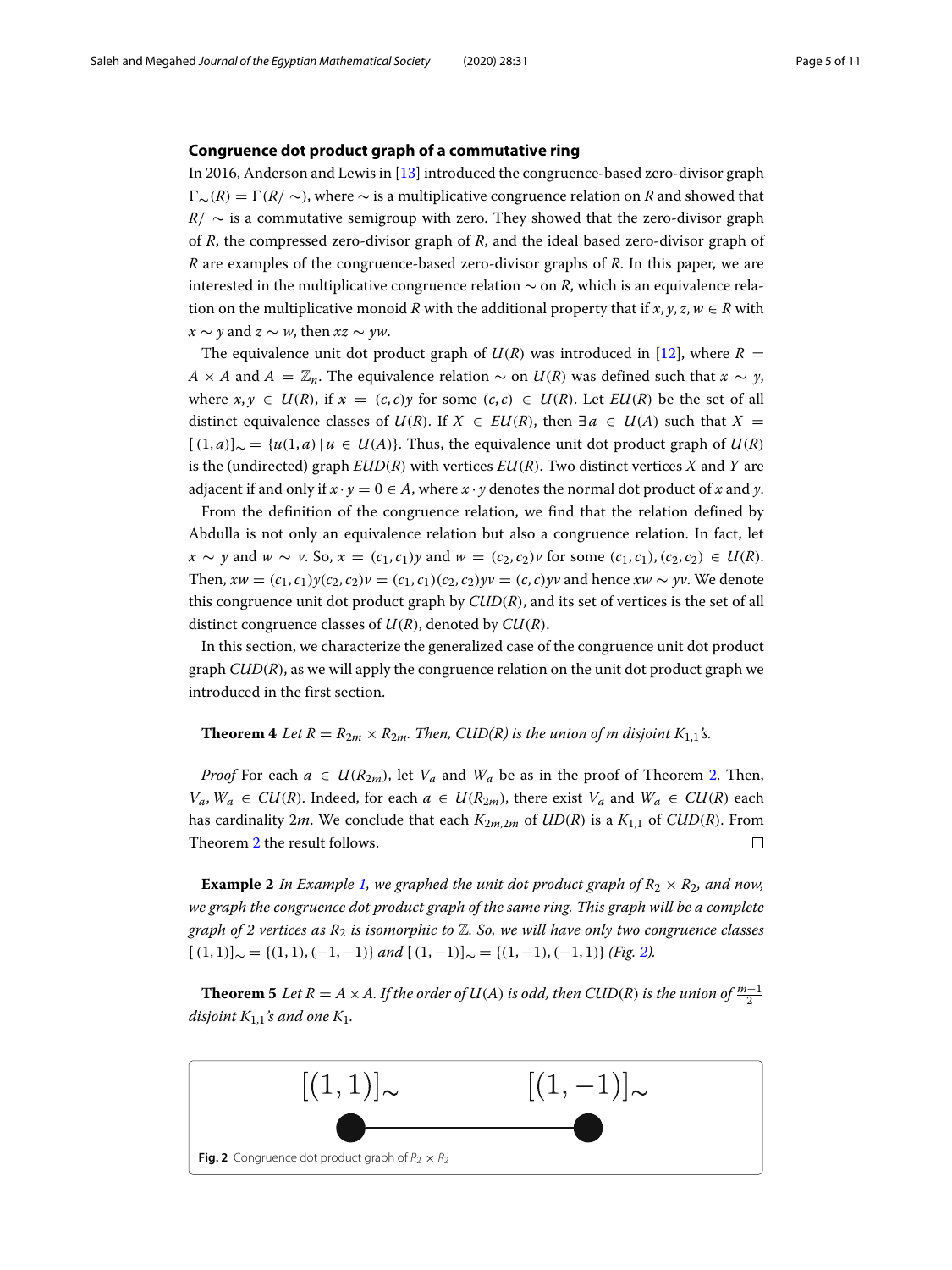*Proof* For each  $a \in U(A)$ , let  $V_a$  and  $W_a$  be as in the proof of Theorem [3.](#page-3-0) Then,  $V_a$ ,  $W_a \in$ *CU*(*R*). Indeed, for each  $a \in U(R)$  and  $a \neq 1$ , there exist  $V_a$  and  $W_a \in CU(R)$  each of cardinality *m*. For  $a = 1$ , we have one congruence class *V*, where  $V = \{u(a, a) | u \in U(A)\}.$ We conclude that each  $K_{m,m}$  of  $UD(R)$  is a  $K_{1,1}$  of  $CUD(R)$ , and each  $K_m$  of  $UD(R)$  is a  $K_1$ of *CUD*(*R*). From Theorem [3,](#page-3-0) the result follows.  $\Box$ 

Let  $R = \mathbb{Z}_n \times \mathbb{Z}_n$ . We make a little change on the congruence relation defined above by taking the vertices from the whole ring *R* not only from *U*(*R*). Define a relation on *R* such that *x* ∼ *y*, where *x*, *y* ∈ *R*, if  $x = (c, c)y$  for some  $(c, c) \in U(R)$ . It is clear that ∼ is an equivalence relation on *R* and also a congruence relation.

The congruence total dot product graph of *R* is defined to be the undirected graph *CTD*(*R*), and its vertices are the congruent classes of all the elements of *R* induced by the defined congruence relation ∼. Two distinct classes [ *X*]<sup>∼</sup> and [ *Y*]<sup>∼</sup> are adjacent if and only if  $x \cdot y = 0 \in \mathbb{Z}_n$ , where  $x \cdot y$  denotes the normal dot product of x and y. Also, the congruence zero-divisor dot product graph, denoted by *CZD*(*R*), is defined to be an undirected graph whose vertices are the congruent classes of the nonzero zero-divisor elements in *R* and adjacency between distinct vertices remains as defined before.

Obviously, this congruence relation is well-defined. Indeed, let  $x, x', y, y' \in R$  be such that  $y = (y_1, y_2)$  and  $y' = (y'_1, y'_2)$  and let  $u, u' \in U(R)$  be such that  $u = (c_1, c_1)$  and *u*<sup>'</sup> =  $(c'_1, c'_1)$ , where  $y_1, y'_1, y_2, y'_2, c_1, c'_1 \in \mathbb{Z}_n$ . Assume that *x* ∼ *y* and *x'* ∼ *y'*. Then, *x*·*x'* = 0 if and only if  $(c_1y_1)(c'_1y'_1) + (c_1y_2)(c'_1y'_2) = 0$ . This happens if and only if  $y_1y'_1 + y_2y'_2 = 0$ , since  $c_1 c'_1$  is a unit in  $\mathbb{Z}_n$ .

<span id="page-5-0"></span>**Theorem 6** Let  $A = \mathbb{Z}_p$ , where p is a prime number and  $R = A \times A$ . Then, CTD(R) is  $disconnected$  and  $CZD(R) = \Gamma_{\infty}(R)$  *is a complete graph of 2 vertices.* 

*Proof* If *CTD*(*R*) was connected, then  $\exists x, y \in R$  such that *x* is adjacent to *y*.  $x \cdot y = 0$  if and only if  $xy = 0$ , leads to a contradiction with (Theorem 2.1, [\[11\]](#page-9-10)). So,  $CZD(R) = \Gamma_{\sim}(R)$  is connected. Since *A* is a field, then all the nonzero zero-divisors in *R* will be in two classes only, which are  $[(a, 0)] \sim$  and  $[(0, b)] \sim$ ,  $\forall a, b \in U(A)$  and since  $(a, 0) \cdot (0, b) = 0$ , so it is a complete graph of two vertices.  $\Box$ 

If  $A = \mathbb{Z}_p$  and  $R = \mathbb{Z}_p \times ... \times \mathbb{Z}_p$ , *k* times and  $k < \infty$ , then the diameter and girth of *CZD*(*R*) and *CTD*(*R*) are the same as the case of *TD*(*R*) and *ZD*(*R*), which was discussed before in [\[11\]](#page-9-10). This reduces the number of vertices but adjacency is the same in both cases.

**Example 3** If  $A = \mathbb{Z}$ , then  $R = \mathbb{Z} \times \mathbb{Z}$ . Here, the only units in the form  $(c, c)$  are  $(1,1)$  and *(-1,-1) so the classes of the zero-divisors will be in the form*  $[(a, 0)] \sim = {(a, 0), (-a, 0)}$ *and*  $[(0, a)] \sim = {(0, a), (0, -a)}$ *,* ∀ *a* ∈ *U*(*A*)*. For two distinct vertices*  $(a, 0) \cdot (b, 0) \neq 0$ *, because ab*  $\neq$  *0. Then, there will be an edge only between classes in the form*  $[$  $(a, 0)]_{\sim}$  *and*  $[(0, b)]_{\sim}$ , which means diam( $CZD(R)$ ) = 2 and gr( $CZD(R)$ ) = 4*.* 

**Theorem** 7 *Let*  $R = \mathbb{Z}_n \times \mathbb{Z}_n$  *for*  $n \in \mathbb{N}$  *and n is not a prime number. Then, CTD(R) <i>is a connected graph with diam*( $CTD(R)$ ) = 3 *and gr*( $CTD(R)$ ) = 3.

*Proof* The proof is similar to that of Theorem 2.3 [\[11\]](#page-9-10), taking into consideration that the vertices we used are in distinct classes. $\Box$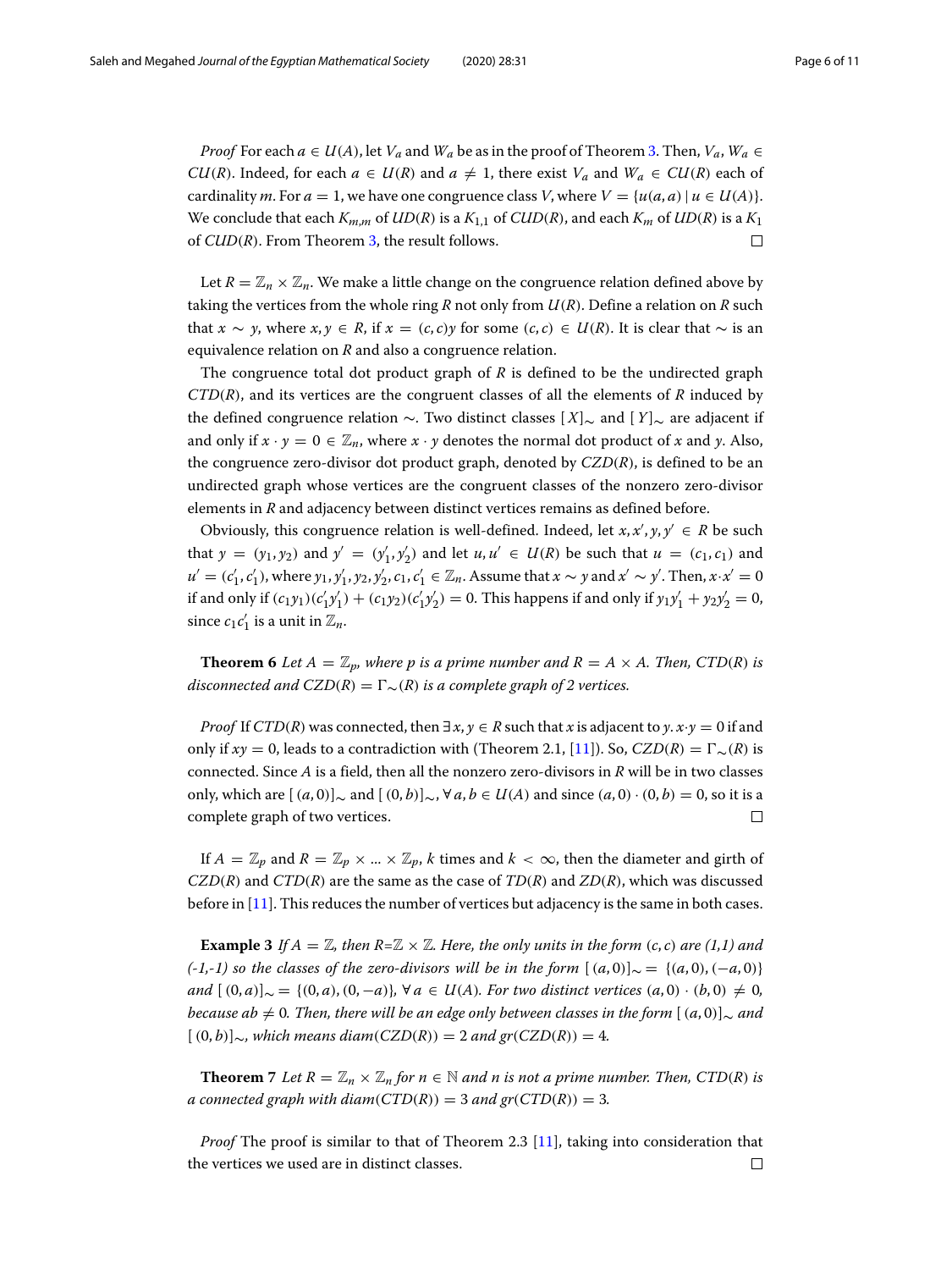#### **Domination number**

Let *G* be a graph with *V* as its set of vertices. We recall that a subset  $S \subseteq V$  is called a dominating set of *G* if every vertex in *V* is either in *S* or is adjacent to a vertex in *S*. The domination number  $\gamma(G)$  of *G* is the minimum cardinality among the dominating sets of *G*. The study of the domination number started around 1960s; however, there are some domination-related problems before that date. Namely, about 100 years earlier, in 1862, De Jaenisch [\[15\]](#page-10-1) posed the problem of finding the minimum number of queens required to cover (attack) each square of an  $n \times n$  chess board. In 1892, there were three basic types of problems that chess players studied during this time reported by Rouse Ball in [\[16\]](#page-10-2). For more details on this topic, see [\[17,](#page-10-3) [18\]](#page-10-4).

In this section, we find a new upper bound of the domination number of the total dot product graph of  $\mathbb{Z}_n \times ... \times \mathbb{Z}_n$ , *k* times and  $k < \infty$ . It is an improvement of the upper bound of the same graph given in [\[12\]](#page-9-11).

<span id="page-6-0"></span>**Theorem 8** *Let*  $n \geq 4$  *be an integer that is not prime,*  $A = \mathbb{Z}_n$  *and*  $R = A \times A$ *. Then, write*  $n = p_1^{k_1}...p_m^{k_m}$ , where  $p_i's, 1 \leq i \leq m$ , are distinct prime numbers. Let  $M = \{\frac{n}{p_i} \mid 1 \leq i \leq m\}$ . *Then*

- 1. If n is even, then  $D = \{(0, b) | b \in M\} \cup \{(d, 0) | d \in M\} \cup \{\left(\frac{n}{2}, \frac{n}{2}\right)\}\)$  is a minimal dominating set of *TD*(*R*), and thus,  $\gamma(TD(R)) \leq 2m + 1$ .
- 2. If n is odd, then  $D = \{(0, b) | b \in M\} \cup \{(d, 0) | d \in M\} \cup \{(1, c) | c \in U(A)\}\)$  is a minimal dominating set of *TD*(*R*), and thus,  $\gamma(TD(R)) \leq 2m + \phi(n)$ .
- *Proof* 1. Let n be even and  $x = (x_1, x_2)$  a vertex in  $TD(R)$ . We consider two cases:
	- (a) Assume that *x* is a unit. Since  $(x_1, x_2) \cdot (\frac{n}{2}, \frac{n}{2}) = \frac{n}{2}(x_1 + x_2) = nc' = 0$ (because  $x_1 + x_2$  is an even number), then x is adjacent to a vertex in D,
	- (b) Assume that  $x_2$  is a zero-divisor of A, i.e.,  $p_i|x_2$  in A for some  $p_i$ ,  $1 \le i \le m$ . Then,  $v = (0, \frac{n}{p_i}) \in D$  is adjacent to x in  $TD(R)$  (the same case is true if  $x_1$  is a zero-divisor of A).

This shows that <sup>D</sup> is a dominating set of *TD*(*R*). We show that it is minimal. We have to find when  $(a, p_i) \cdot (\frac{n}{2}, \frac{n}{2}) = 0$ ,  $a \in A$ . It is clear that if both a and  $p_i$  are even or odd together, then  $(a, p_i) \cdot (\frac{n}{2}, \frac{n}{2}) = 0$ . But if a is even and  $p_i$  is odd or the opposite, we have  $(a, p_i) \cdot (\frac{n}{2}, \frac{n}{2}) \neq 0$ . Now, when we remove the vertex  $(0, \frac{n}{p_i})$ , the vertex  $(a, p_i)$  is not adjacent to any other vertex in *D*, where a and  $p_i$  are different. The same argument holds if we remove the vertex  $(\frac{n}{p_i}, 0)$ . Moreover, when we remove the vertex  $(\frac{n}{2}, \frac{n}{2})$ , the vertex  $u = (u_1, u_2)$  which is a unit will not be adjacent to any other vertex in  $D$ . Thus,  $D$  is a minimal dominating set and therefore  $\gamma$  (*CTD*(*R*))  $\leq 2m + 1$ .

- 2. Let n be odd,  $\phi(n) = r$  and  $x = (x_1, x_2)$  a vertex in *TD(R)*. We consider two cases:
	- (a) Assume that <sup>x</sup> is a unit. From Theorem 3.3 parts 2 & 3 [\[12\]](#page-9-11), *UD*(*R*) is either a union of  $\frac{r}{2}$  disjoint  $K_{r,r}$ 's or a union of  $\frac{r}{2} - 2^{m-1}$  disjoint  $K_{r,r}$  and  $2<sup>m</sup>$  disjoint *K<sub>r</sub>*'s. In both graphs, every unit  $(1, c)$  is adjacent to *r* units in the form  $u(1, c)$  for all  $u \in U(A)$ ,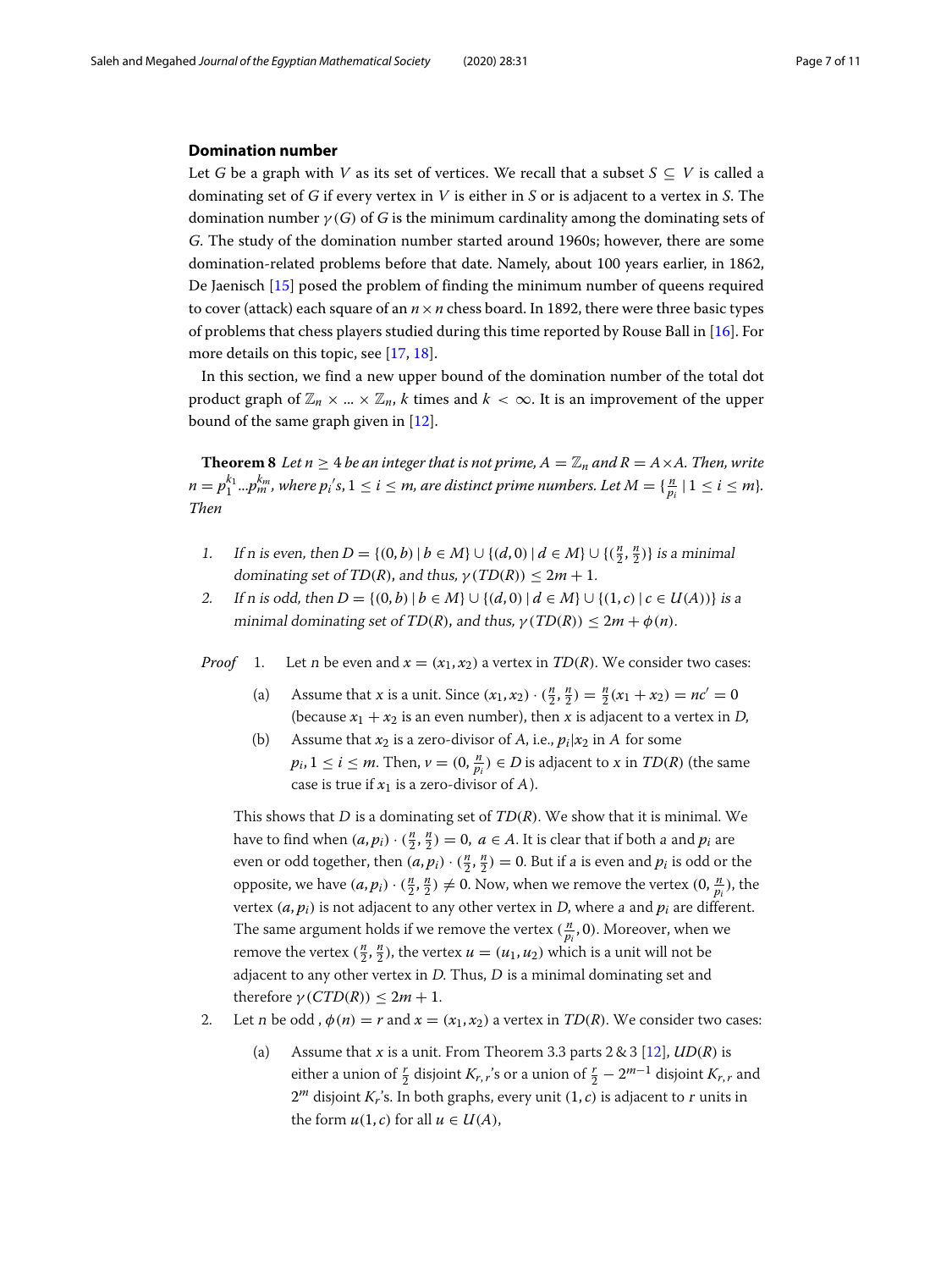(b) Assume that  $x_2$  is a zero-divisor of A, i.e.,  $p_i|x_2$  in A for some  $p_i$ ,  $1 \le i \le m$ . Then,  $v = (0, \frac{n}{p_i}) \in D$  is adjacent to x in  $TD(R)$  (the same case takes place if  $x_1$  is a zero-divisor of A).

This shows that <sup>D</sup> is a dominating set of *TD*(*R*). In order to show that it is minimal, let us first remove the vertex  $v = (0, \frac{n}{p_i})$  from D for some *i*,  $1 \le i \le m$ . We have  $(a, p_i) \cdot (1, c) = a + cp_i = 0$  if and only if  $a = -cp_i$ . So, when we remove  $(0, \frac{n}{p_i})$ , we will find a vertex  $(a, p_i)$  for some  $a \in A$  which is not adjacent to any other vertices in  $D$  (as an example, take  $a = 1$ ). Thus, v cannot be removed from *D*. The same argument is true if we remove  $(\frac{n}{p_i}, 0)$ . If we remove the unit  $(1, c)$ , we will have distinct  $r$  units that are not adjacent to any other vertex in  $D$ . Thus,  $D$  is a  $\Box$ minimal dominating set, and then,  $\gamma(TD(R)) \leq 2m + \phi(n)$ .

<span id="page-7-1"></span>**Example 4** *Let*  $R = \mathbb{Z}_4 \times \mathbb{Z}_4$ *. As a result of part 1 in the previous theorem,*  $\gamma(TD(R)) \leq$  $2 \times 1 + 1 = 3$ . The following figure shows that the dominating set of R is  $\{(0, 2), (2, 0), (2, 2)\}$ *(Fig. [3\)](#page-7-0).*

We note that the upper bound of the domination number of the congruence total dot product graph of  $\mathbb{Z}_n \times \mathbb{Z}_n$  is the same as the previous result of the total dot product graph, taking into consideration that the vertices we used are in distinct classes.

**Example 5** Let  $R = \mathbb{Z}_4 \times \mathbb{Z}_4$  *as in example [4.](#page-7-1) The vertices of CTD(R) are the congruence classes*  $[(0, 1)] \sim = {(0, 1), (0, 3)}$ ,  $[(0, 2)] \sim = {(0, 2)}$ ,  $[(1, 0)] \sim = {(1, 0), (3, 0)}$  $[(1, 1)]_{\sim} = {(1, 1), (3, 3)}, [(1, 2)]_{\sim} = {(1, 2), (3, 2)}, [(1, 3)]_{\sim} = {(1, 3), (3, 1)}, [(2, 0)]_{\sim} =$ {(2, 0)}*,* [(2, 1)]<sup>∼</sup> = {(2, 1),(2, 3)}*,* [(2, 2)]<sup>∼</sup> = {(2, 2)}*. The following graph shows that*  $\gamma$ (*CTD*(*R*)) = 3 *and its dominating set is* {[(0,2)]∼ , [(2,0)]∼ , [(2,2)]∼ } *(Fig. [4\)](#page-8-0).* 

The following corollary is a generalization of Theorem [8](#page-6-0) when  $R = \mathbb{Z}_n \times ... \times \mathbb{Z}_n$ , *k* times,  $k < \infty$  and *n* is even.

**Corollary 1** *Let*  $n \geq 4$  *be an even integer,*  $A = \mathbb{Z}_n$  *and*  $R = A \times ... \times A$ *, k times and*  $k < \infty$ *. Then, write*  $n = p_1^{k_1} ... p_m^{k_m}$ , where  $p_i$ 's,  $1 \le i \le m$ , are distinct prime numbers. Let  $M =$  $\{\frac{n}{p_i} \mid 1 \le i \le m\}$ . Then ,D = {(0, ..., 0, b) | b ∈ M}  $\cup$  {(d, 0, ..., 0) | d ∈ M}  $\cup$  {( $\frac{n}{2}$ , 0, ..., 0,  $\frac{n}{2}$ )} is *a* minimal dominating set of  $TD(R)$ , and thus,  $\gamma(TD(R)) \leq 2m + 1$ .

*Proof* Let  $x = (x_1, ..., x_k)$  be a vertex in *TD(R)*. We consider two cases:

<span id="page-7-0"></span>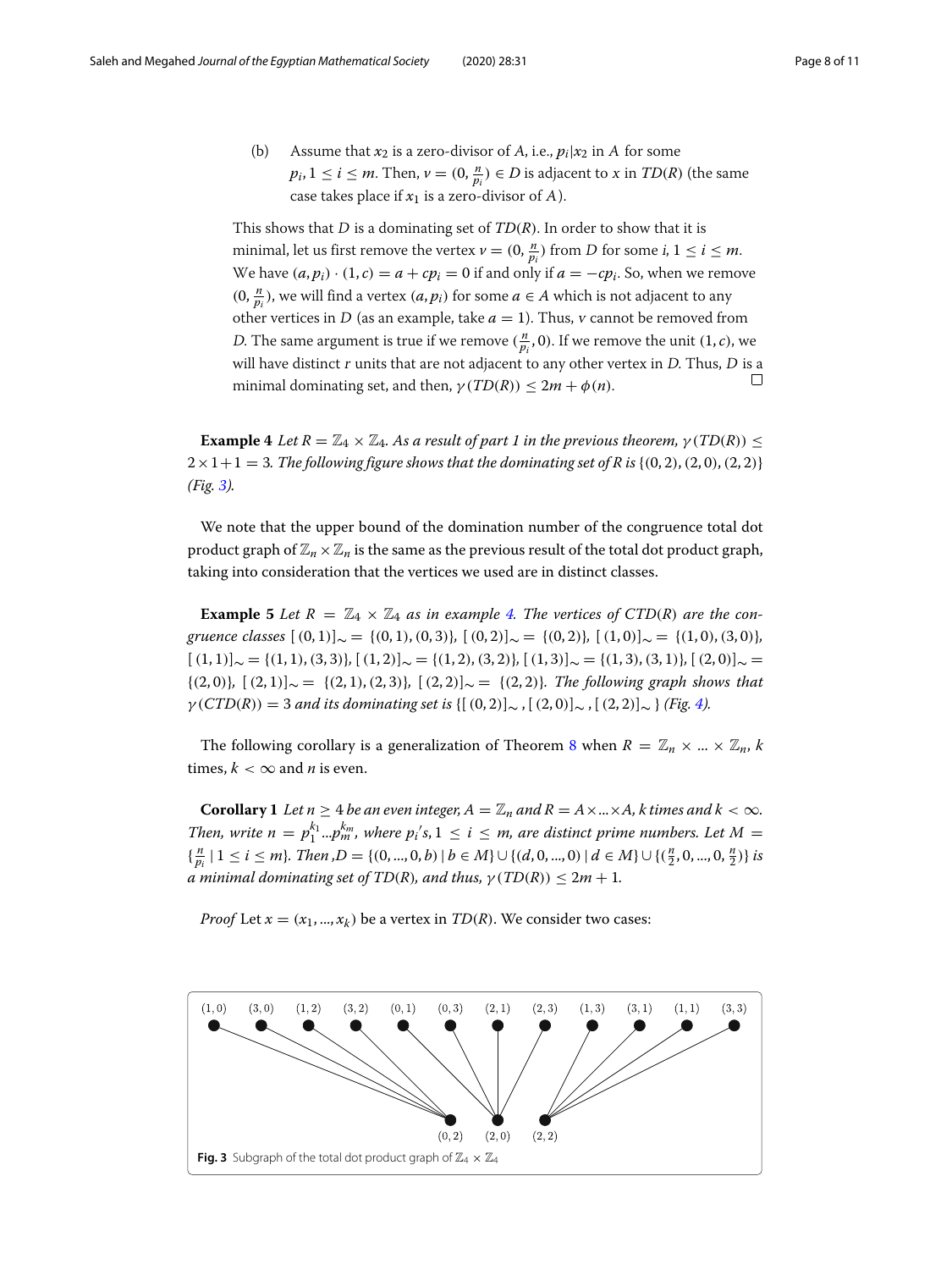

- <span id="page-8-0"></span>1. Assume that <sup>x</sup> is a unit, i.e., each coordinate is an odd number. Then,  $(x_1, ..., x_k) \cdot (\frac{n}{2}, 0, ..., 0, \frac{n}{2}) = 0,$
- 2. Assume that  $x_i$  is a zero-divisor of  $A$ ,  $1 \le i \le n$ . If  $i = 1$  or *n*, then *x* is adjacent to  $(0, ..., 0, \frac{n}{p_i})$  or  $(\frac{n}{p_i}, 0, ..., 0)$  and both of them are in *D*. But if  $i \neq 1$  or  $i \neq n$  such that *x*<sub>1</sub> and *x<sub>n</sub>* are units, then it is adjacent to  $(\frac{n}{2}, 0, ..., 0, \frac{n}{2}) \in D$ .

This shows that *D* is a dominating set of *TD*(*R*). We show that it is minimal. Since  $(a, 0, 0, p_i) \cdot (\frac{n}{2}, 0, ..., 0, \frac{n}{2}) = \frac{n}{2}(a + p_i)$  for some  $a \in A$ , which is equal to zero if and only if *a* and  $p_i$  are odd or even together. By removing  $(0, ..., 0, \frac{n}{p_i})$  from *D*, we will find a vertex (*a*, 0, 0, *pi*) in *TD*(*R*) that is not adjacent to any other vertex in *D*. The same argument works if we remove  $(\frac{n}{p_i}, 0, ..., 0)$  from *D*. Also, by removing  $(\frac{n}{2}, 0, ..., 0, \frac{n}{2})$ , we will find a vertex in *TD*(*R*) where the first and the last coordinates are units that is not adjacent to any other vertex in *D*. Thus, *D* is a minimal dominating set, and then,  $\gamma(TD(R)) \leq 2m+1$ .  $\Box$ 

Again here, we note that the upper bound of the domination number of the congruence total dot product graph of  $\mathbb{Z}_n \times ... \times \mathbb{Z}_n$  is the same as the previous result of the total dot product graph, taking into account that the vertices we used are in distinct classes.

**Theorem 9** *For the unit dot product graph of R:*

- 1. If  $R = R_{2m} \times R_{2m}$ , then  $D = \{(1, a) | a \in U(R_{2m})\}$  and  $\gamma(UD(R)) = 2m$ .
- 2. If  $R = A \times A$ , where A is a commutative ring with  $1 \neq 0$  and  $|U(A)|$  is an odd number, say m, then  $D = \{(1, c) | c \in U(A) \}$  and  $\gamma(UD(R)) = m$ .
- *Proof* 1. Let  $x = (c_1, c_2)$  be a vertex in  $UD(R)$  and assume that x is not in D. Let *c* = *c*<sub>1</sub> $c_2^{-1}$  ∈ *U*( $R_{2m}$ ). Then, (*c*<sub>1</sub>, *c*<sub>2</sub>) is adjacent to (1, *c*) in *D*. Assume that (1, *c*) is removed from *D* for some *c* in  $U(R_{2m})$ . Then, ( $-c$ , 1) is not adjacent to any other vertex in D. Hence, D is a minimal dominating set, and thus,  $\gamma (UD(R)) = 2m$ .
- 2. Holds by the same idea of the proof of part 1.

 $\Box$ 

The following theorem is a direct consequence of Theorem [6](#page-5-0) in this paper. In that theorem, we find that  $CTD(R)$  is a complete graph of 2 vertices, and as a result its dominating set contains only one vertex of these 2 vertices.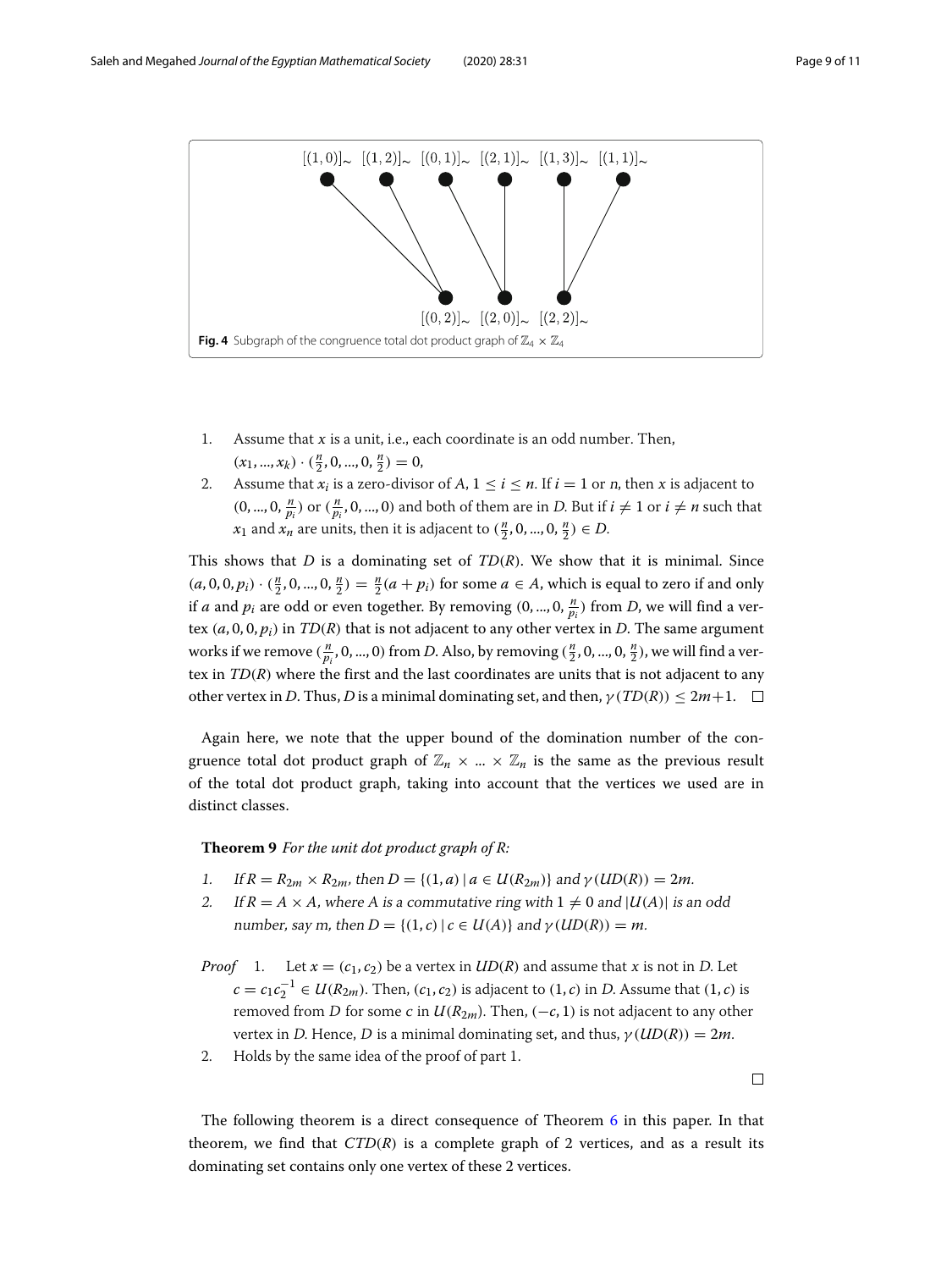**Theorem 10** Let p be a prime number,  $n \geq 1$ ,  $m = p^n - 1$ ,  $A = GF(p^n)$  and  $R = A \times A$ . *Then*  $\gamma$  (*CZD(R)*) = 1*.* 

## **Conclusion**

In our future work, we are looking forward to working on one of the following open questions:

- 1. In the first section, we studied the case when  $R = R_{2m} \times R_{2m}$ . We are interested in defining the unit dot product graph in the general case when  $R = R_{2m} \times ... \times R_{2m}$ , *n* times and  $n < \infty$ . For *n* odd, the simplest case is  $R = R_{2m} \times ... \times R_{2m}$ , (i.e.,  $m = 1$ ). By straight forward calculations, the unit dot product graph will be isolated vertices. But the case when  $m > 2$  and n is odd is still an open question. For even n, the case is more complicated.
- 2. Define the unit dot product graph on a commutative ring  $R = A \times A$  relaxing the conditions on the ring A and characterizing the case when  $|U(A)|$  is infinite.
- 3. Determine the domination number for all of the previous cases using the results of this paper.

#### **Authors' contributions**

The authors read and approved the final manuscript.

#### **Funding**

Not applicable

#### **Availability of data and materials**

Data sharing is not applicable to this article as no datasets were generated or analyzed during the current study.

#### **Ethics approval and consent to participate**

This article does not contain any studies with human participants or animals performed by any of the authors.

#### **Competing interests**

The authors declare that they have no competing interests.

#### Received: 7 December 2019 Accepted: 25 May 2020 Published online: 10 June 2020

#### **References**

- <span id="page-9-0"></span>1. Beck, I.: Coloring of commutative rings. J. Algebra. **116**, 208–226 (1988)
- <span id="page-9-1"></span>2. Anderson, D. D., Naseer, M.: Beck's coloring of a commutative ring. J. Algebra. **159**(1993), 500–514
- <span id="page-9-2"></span>3. Anderson, D. F., Livingston, P. S.: The zero-divisor graph of a commutative ring. J. Algebra. **217**, 434–447 (1999)
- <span id="page-9-3"></span>4. Anderson, D. F., Frazier, A., Lauve, A., Livingston, P. S.: The zero-divisor graph of a commutative ring II. Lect. Notes Pure Appl. Math. **220**, 61–72 (2001)
- <span id="page-9-4"></span>5. Redmond, S. P: an ideal-based zero-divisor graph of a commutative ring. Commun. Algebra. **31**, 4425–4443 (2003)
- <span id="page-9-5"></span>6. Mulay, S. B.: Cycles and symmetries of zero-divisors. Commun. Algebra. **30**, 3533–3558 (2002)
- <span id="page-9-6"></span>7. Spiroff, S., Wickham, C.: A zero divisor graph determined by equivalence classes of zero divisors. Commun. Algebra. **39**, 2338–2348 (2011)
- <span id="page-9-7"></span>8. Anderson, D. F., LaGrange, J. D.: Commutative Boolean monoids, reduced rings, and the compressed zero-divisor graph. J. Pure Appl. Algebra. **216**, 1626–1636 (2012)
- <span id="page-9-8"></span>9. Anderson, D. F., Axtell, M. C., Stickles, J. A.: Zero-divisor graphs in commutative rings. Commutative Algebra Noetherian Non-Noetherian Perspect., 23–45 (2011)
- <span id="page-9-9"></span>10. Coykendall, J., Sather-Wagstaff, S., Sheppardson, L., Spiroff, S.: On zero divisor graphs. In: Progress in Commutative Algebra II, pp. 241–299, (2012)
- <span id="page-9-10"></span>11. Badawi, A.: On the dot product graph of a commutative ring. Commun. Algebra. **43**, 43–50 (2015)
- <span id="page-9-11"></span>12. Abdulla, M. A.: On the unit dot product graph of a commutative ring, Master Thesis. American University of Sharjah, Sharjah, United Arab Emirates (2016)
- <span id="page-9-12"></span>13. Anderson, D. F., Lewis, E. F.: A general theory of zero-divisor graphs over a commutative ring. Int. Electron. J. Algebra. **20**, 111–135 (2016)